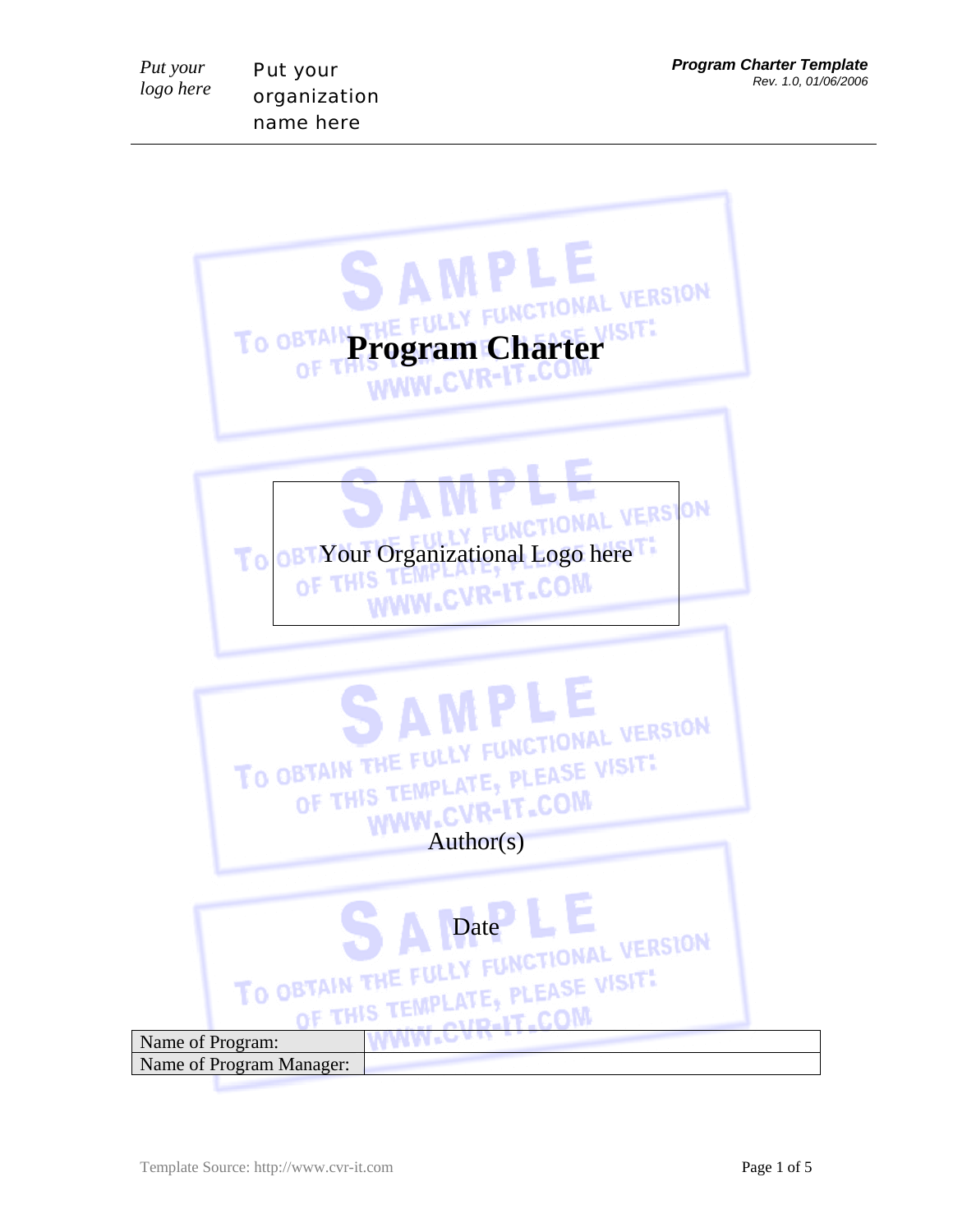# Program Charter  $\Box$

*Put your logo here* 

Use this document to help in the definition of a Program and to guide discussion concerning its approval and implementation. 

| 1. Program Organization                       |                                  |
|-----------------------------------------------|----------------------------------|
|                                               |                                  |
| 1.1 Who is the Sponsor of this program? [12]  | PLEASE VISIT!                    |
|                                               |                                  |
| 1.2 Who is the primary Customer of this       |                                  |
| program? Other Customers?                     | <b>IR-IT-COM</b>                 |
|                                               |                                  |
|                                               |                                  |
| 1.3 List the key stakeholders who are         |                                  |
| involved in planning and oversight of         |                                  |
| this program: $\Box$                          |                                  |
|                                               |                                  |
| 1.4 What is the organizational structure of   |                                  |
| this group? $\Box$                            |                                  |
|                                               | <b>FLINCTIONAL VERSION</b>       |
|                                               | <b><i>ITE, PLEASE VISIT.</i></b> |
| 1.5 List the resources assigned to accomplish |                                  |
| the work of the program (e.g.                 |                                  |
| administrative support) $\Box$                | VR-IT-COM                        |
|                                               |                                  |
|                                               |                                  |

# **2. Program Mission and Goals**

2.1 What is the overall purpose of this program?

2.2 How does this program support the organization's Business Strategy?  $\Box$ 

- 2.3 What business drivers are causing this program to exist now? Is this likely to change in the near future?
- 2.4 Why is a program necessary to obtain the expected business benefits? (i.e. why can't a single project or unrelated projects do the job?)

2.5 List the kinds of initiatives / Projects / other programs and ongoing work that will comprise the program (e.g. define program scope). If not known, describe how this will be determined.

2.6 List the major objectives and milestones of this program.  $\Box$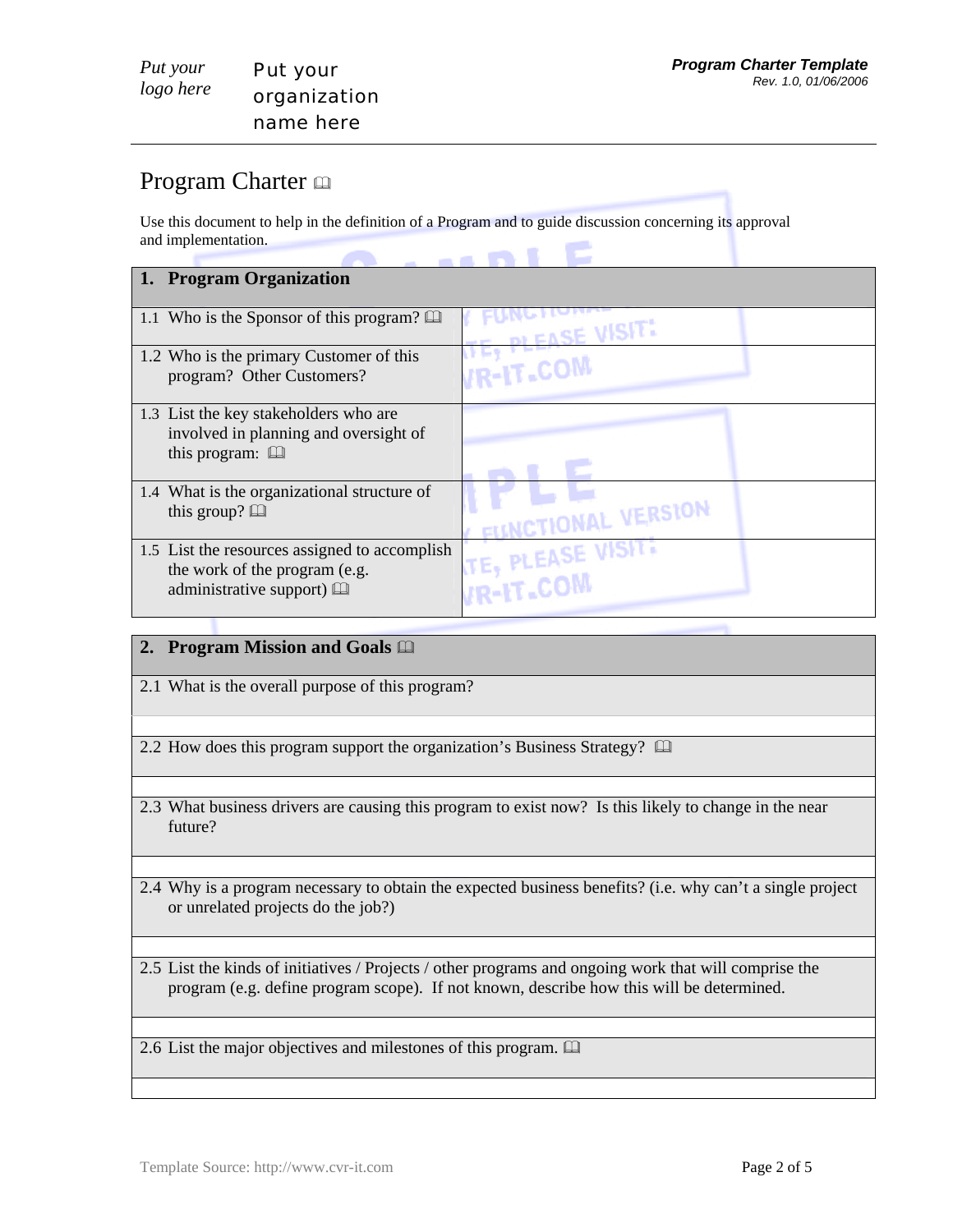2.7 What will this program attempt to accomplish in the next 6 months?  $\Box$ 

2.8 How will projects be selected for this program? Who will prioritize and select them?

2.9 How will you know that this program has been a success? How will you measure this? What organization will carry out these measurements? Who will evaluation them?

2.10 Will this program take as inputs the results of other work already underway in the organization? Will the outputs of this program feed into ongoing organizational efforts? List them.  $\square\hspace{-.08cm}\square$ 

2.11 When will this program begin? How long will it last?

#### **3. Program Finances**

3.1 Does this program have funding to support its work? Describe.

| 3.2 What is the expected cost for this                                                                                                                         | $<$ \$10M                                |  |
|----------------------------------------------------------------------------------------------------------------------------------------------------------------|------------------------------------------|--|
| program in its entirety over the next 5<br>years? (select one). Include the cost of<br>all projects and sub-programs that will be<br>included in this program. | $$10M$ to $$50M$   [ ]<br>$>$ \$50M $\,$ |  |
|                                                                                                                                                                |                                          |  |

3.3 What business benefits will this program provide? Over what period of time? List them.

3.4 Does this program have specific ROI targets? List them.

3.5 Is this program part of a managed project portfolio? Describe.

## **4. Program Quality**

4.1 Does this program have stated Quality targets? Have the customer(s) been involved in development of these targets?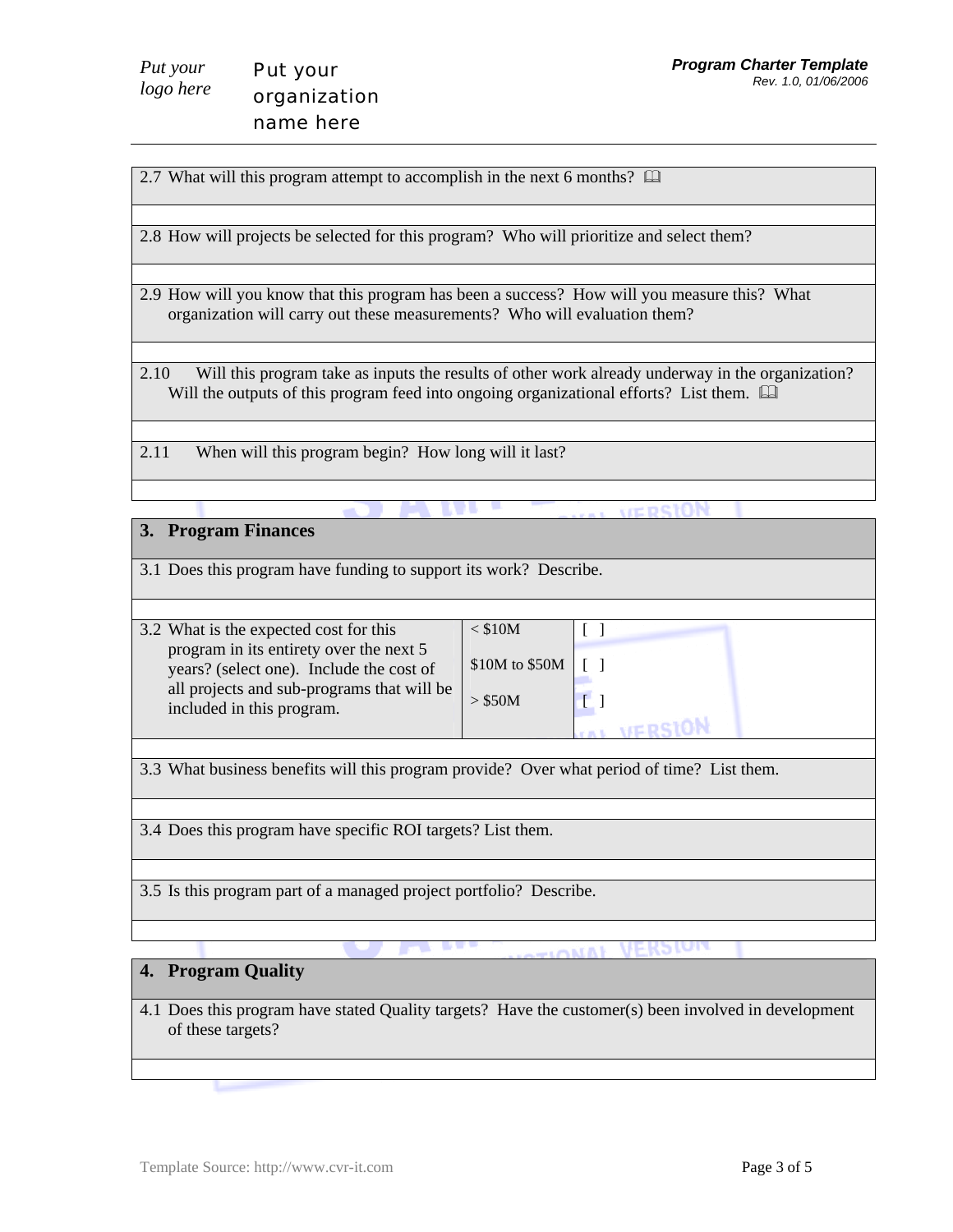4.2 Has staff been assigned to maintain program quality?

4.3 Is there agreement on how important Quality is in this program (versus schedule and cost)?

## **5. Program Communication**

5.1 What steps will be taken to support effective communication among all program stakeholders?

5.2 Is there a plan for reporting program results to management? Is there agreement on what to report?

5.3 How will you know that the program is on target?

ve entit

#### **6. Program Risk**

6.1 What assumptions are made as this program moves forward?

6.2 List any constraints that may impact this program.

6.3 Does this program have dependencies on or will it coordinate with other organizational efforts? List them.

٠

6.4 What other risks will this program face?

6.5 Who will track and plan for existing and new risks to this program?

## **7. Program Procurement**

7.1 Will this program require procurement of goods and services? List them.

7.2 Who will manage procurement for the program?